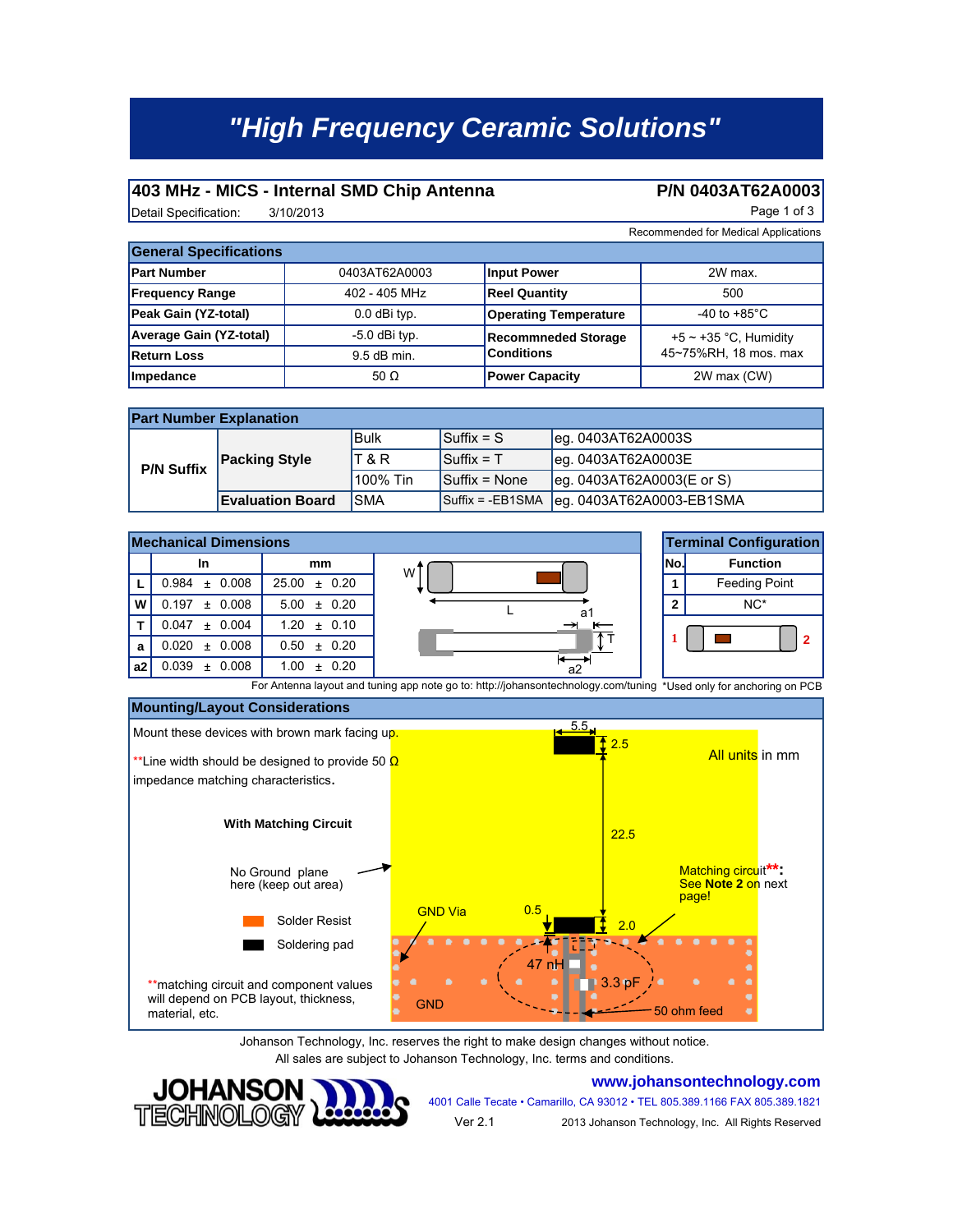## *"High Frequency Ceramic Solutions"*

#### **403 MHz - MICS - Internal SMD Chip Antenna P/N 0403AT62A0003**

Detail Specification: 3/10/2013 38 and 30 and 30 and 30 and 30 and 30 and 30 and 30 and 30 and 30 and 30 and 30 and 30 and 30 and 30 and 30 and 30 and 30 and 30 and 30 and 30 and 30 and 30 and 30 and 30 and 30 and 30 and 3 3/10/2013



Johanson Technology, Inc. reserves the right to make design changes without notice. All sales are subject to Johanson Technology, Inc. terms and conditions.



**www.johansontechnology.com**

4001 Calle Tecate • Camarillo, CA 93012 • TEL 805.389.1166 FAX 805.389.1821 2013 Johanson Technology, Inc. All Rights Reserved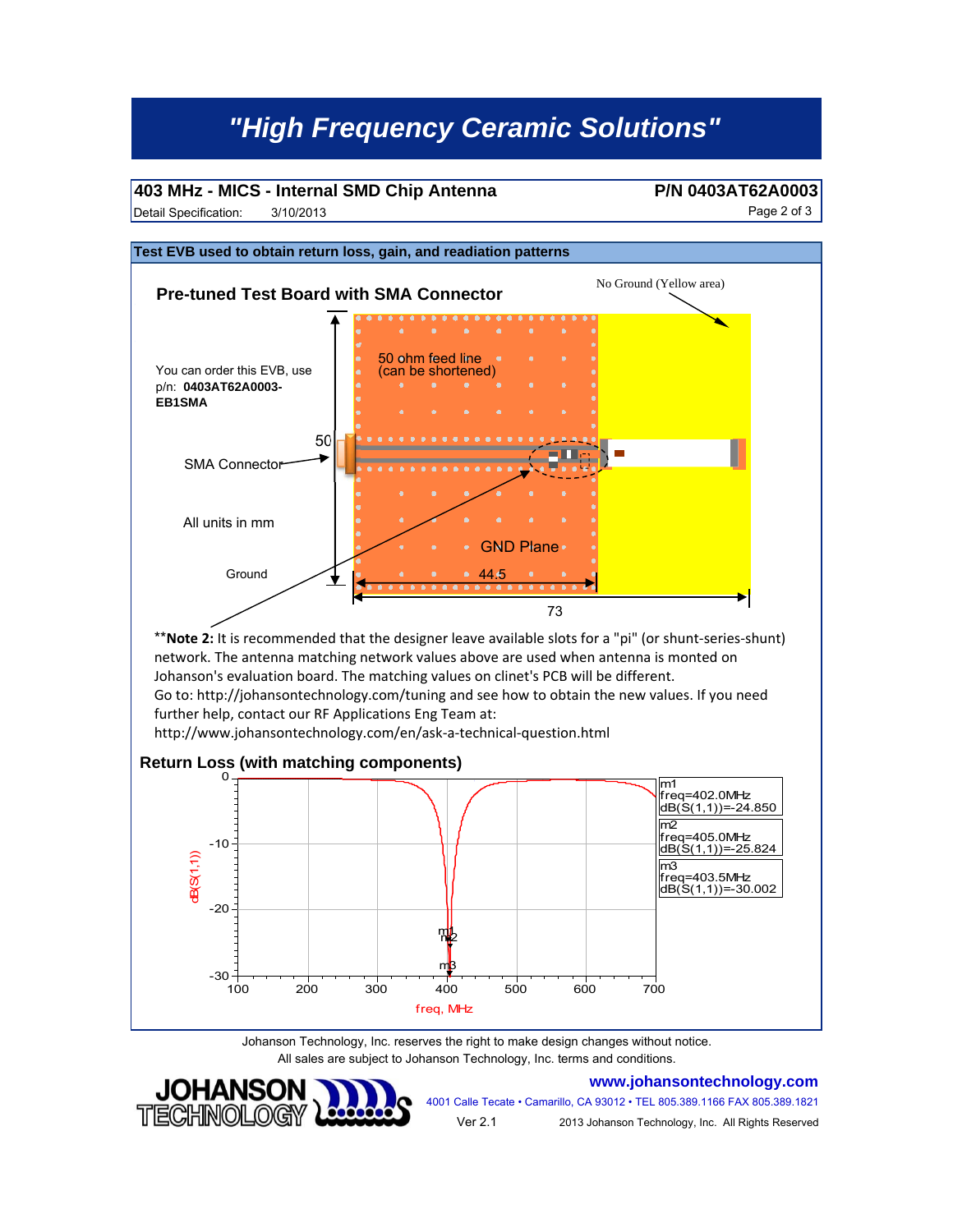# *"High Frequency Ceramic Solutions"*

### **403 MHz - MICS - Internal SMD Chip Antenna P/N 0403AT62A0003**

Detail Specification: Page 3 of 3 3/10/2013



Johanson Technology, Inc. reserves the right to make design changes without notice. All sales are subject to Johanson Technology, Inc. terms and conditions.



**www.johansontechnology.com**

4001 Calle Tecate • Camarillo, CA 93012 • TEL 805.389.1166 FAX 805.389.1821 Ver 2.1

2013 Johanson Technology, Inc. All Rights Reserved